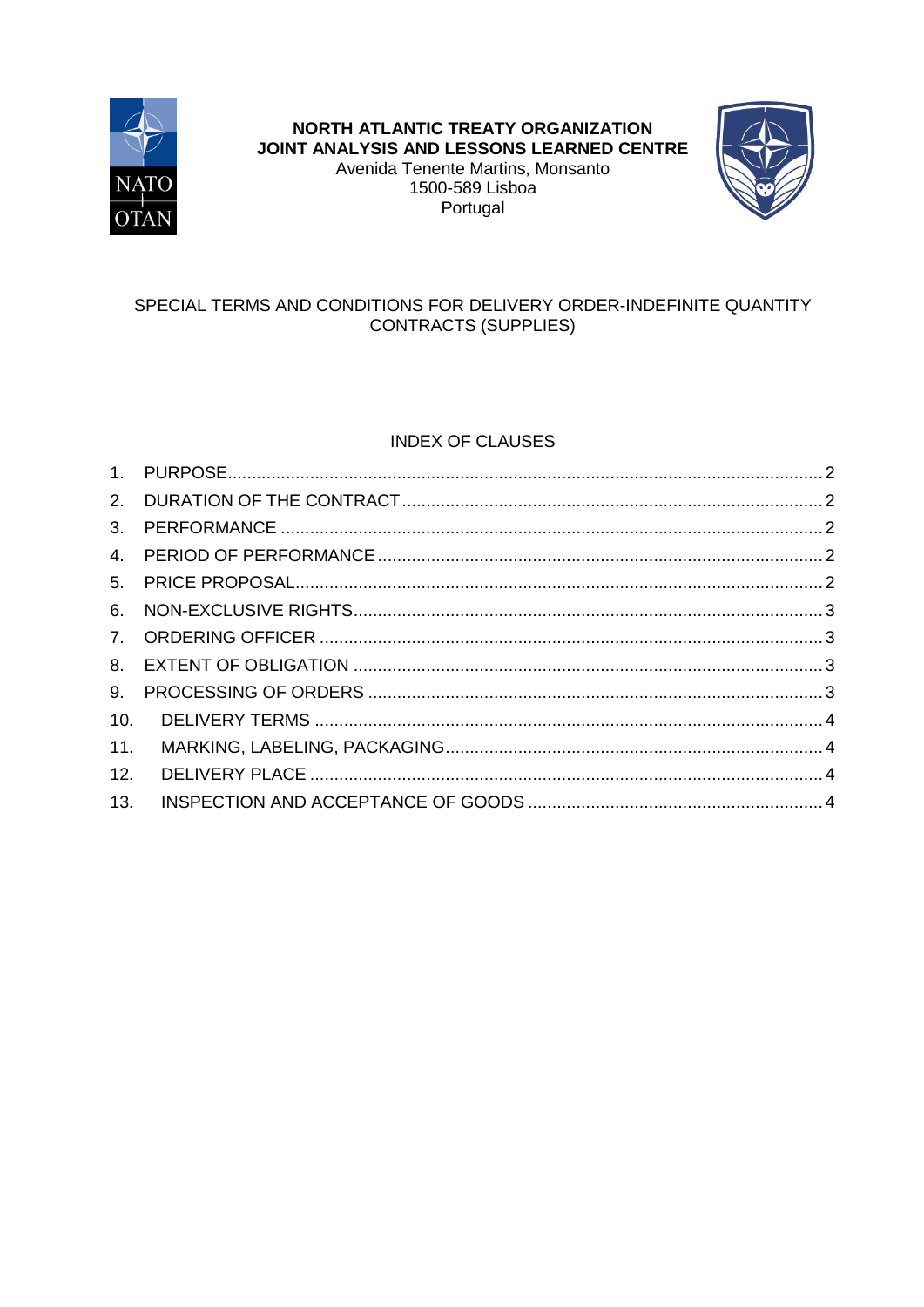# <span id="page-1-0"></span>**1. PURPOSE**

This is a Delivery Order Contract - Indefinite Quantity type of contract for the supply of an estimated number of supplies to the Joint Analysis and Lessons Learned Centre (JALLC) located in Monsanto, on the basis of the Statement Of Requirements (SOR) outlined in Enclosure (A).

## <span id="page-1-1"></span>**2. DURATION OF THE CONTRACT**

- a. The contract shall be awarded subject to availability of funds through this RFQ.
- b. The contract awarded through this RFQ will be in force beginning until , with up to year extension-option. However, the Military Budget of NATO funds the JALLC on an annual basis and funding is therefore available only for the basic year. If termination must occur because of lack of funding, the Parties agree that the termination will not be treated as termination for the convenience of JALLC.

## <span id="page-1-2"></span>**3. PERFORMANCE**

- a. This contract includes an estimate of the JALLC requirements during the contract period. However, the JALLC is obligated to order only its actual requirements. Therefore, the contract shall be managed on a demand-based procedure.
- b. Due to the nature of this Indefinite-Quantity type of contract, a minimum and maximum limit has been established (to include the extension options). Any order of goods in excess of the limits below requires the contractor to approve the requirement.
	- (1) Minimum Estimate Limit is hereby set at EUR
	- (2) Maximum Estimate Limit is hereby set at EUR
- c. Additional or changing requirements shall be placed against the resulting contract via a contract modification. Subsequent modifications shall be forwarded to the contractor and shall identify category requirements, accompanying Statement of Requirements. Following contractor acceptance of modifications, failure to meet contractual delivery time(s) set in theses individual orders shall result in the application of the Liquidated Damages Clause of Enclosure , Section 33 (JALLC General Terms and Conditions) and possible termination actions.

## <span id="page-1-3"></span>**4. PERIOD OF PERFORMANCE**

The dates for the basic year and option year are annotated below:

- a. Basic Year: through
- b. Option Year 1: through

## <span id="page-1-4"></span>**5. PRICE PROPOSAL**

- a. Quoted prices shall remain valid for the initial year of the contract, from until . All prices shall be firm and fixed and shall include all associated costs.
- b. The only allowable consideration for adjustment of firm-fixed price contract shall be economical adjustment based on approved cost indexes of labour and/or published prices of material cost standards. Requests for adjustment shall be submitted no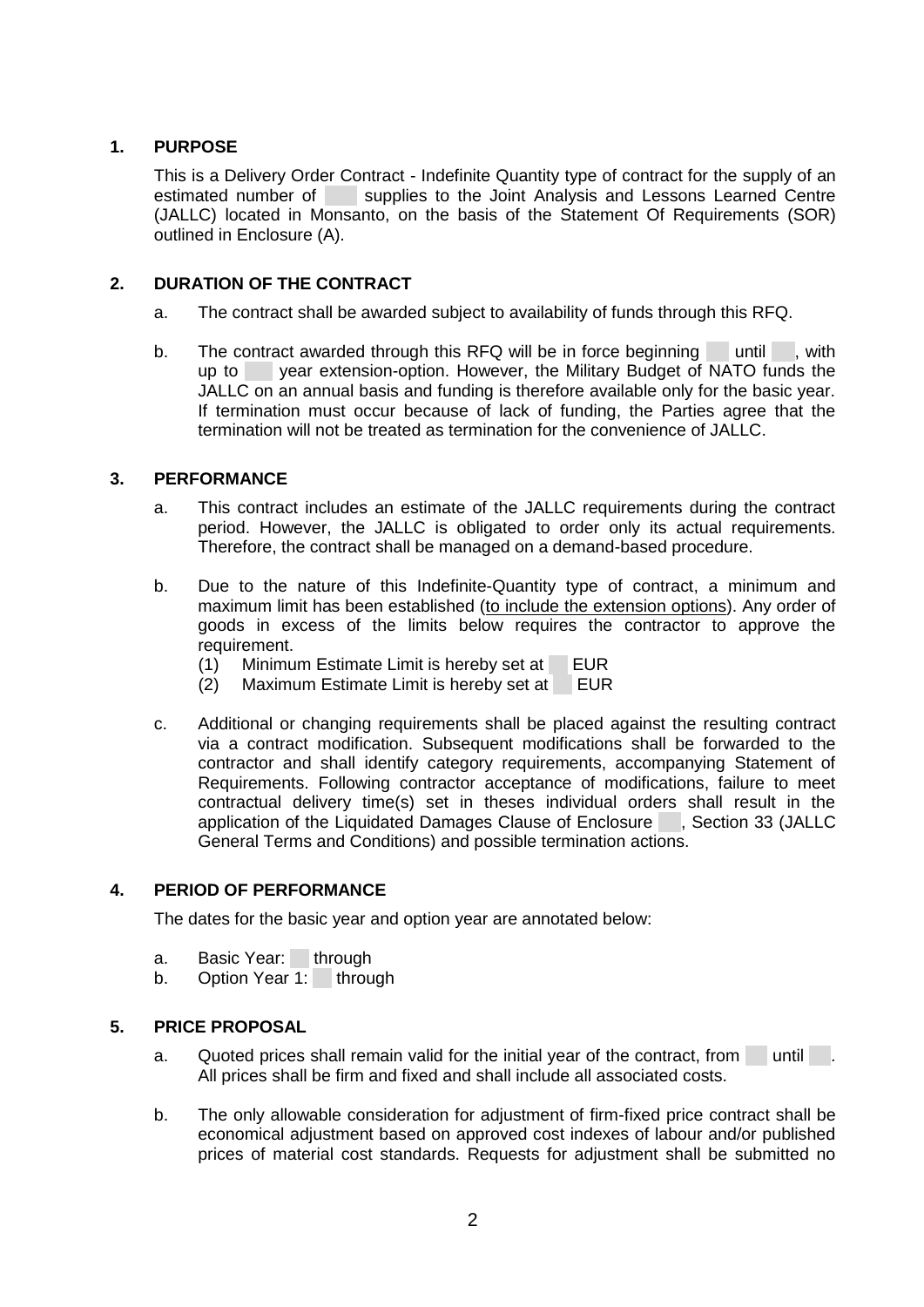later than 15 December of the prior year. Adjustments shall not apply until approved by the Contracting Officer.

c. The Price Proposal shall be submitted in EUR currency on the attached PRICE PROPOSAL FORMAT (Enclosure ). Bidders must note that partial bidding is not authorised.

## <span id="page-2-0"></span>**6. NON-EXCLUSIVE RIGHTS**

- a. Subject to the availability of funds granted by NATO Budget Committee (BC), orders will be placed with the Contractor.
- b. For information purposes only and without any prejudice, total annual value of the prospective contract is estimated in an amount of EUR.
- c. However, JALLC cannot guarantee that the total value of the contract will reach any minimum amount.

## <span id="page-2-1"></span>**7. ORDERING OFFICER**

- a. Upon award, an Ordering Officer will be appointed by the Contracting Officer for the purpose of placing orders against the contract;
- b. By this designation, the Ordering Officer is authorized to take any and all action which could lawfully be taken by the Contracting Officer with respect to:
	- (1) Placing orders to be fulfilled by the Contractor up to a total specified amount per order;
	- (2) Maintaining of liaison and direct communication with the Contractor for every issue related to the orders.
- c. The designation as Ordering Officer remains in effect through the life of the contract, unless sooner revoked/terminated by the Contracting Officer.

## <span id="page-2-2"></span>**8. EXTENT OF OBLIGATION**

Upon award of the contract, JALLC will only be obligated to the extent of authorised purchases actually made against the contract by authorized Ordering Officer(s).

## <span id="page-2-3"></span>**9. PROCESSING OF ORDERS**

- a. Orders placed against the contract can be made by email only.
- b. Orders may only be placed by duly authorized Ordering Officers within the limit of their authority.
- c. Ordering officers will place orders stating the items and quantities being ordered.
- d. The Supplier shall not deliver any supplies without an express written, dated, and approved order form.
- e. Orders will be processed by the supplier immediately upon their receipt.